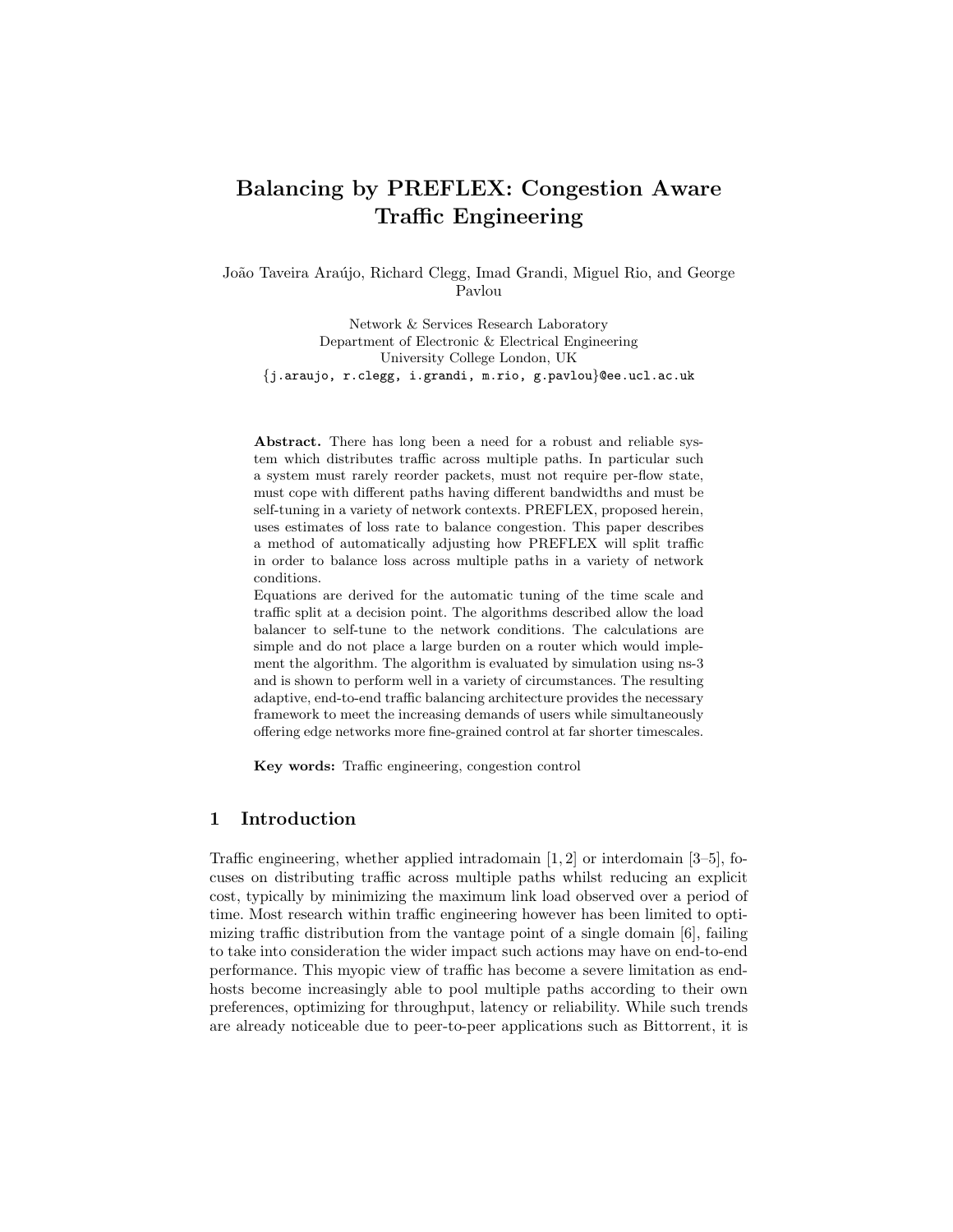expected that resource pooling will further tip toward the end-host with the deployment of multipath transport protocols such as MPTCP [7].

As a consequence of traffic patterns becoming more dynamic, traffic engineering has been forced to remain static. Since both congestion control and traffic engineering are intrinsically tied but unaware of each other by nature, there is a justified concern that updating routing too often may lead to oscillations in demand as hosts shift traffic to paths with better end-to-end performance. Coupled with an aversion to costly upgrades, this conservative approach to traffic management has meant that despite proposals for dynamic, online traffic engineering [8, 9], such solutions have remained both untested and undeployed.

While interest in traffic engineering has steadily waned within the research community due to these perceived limitations, the demand for fine grained traffic management tools remains high, as demonstrated by the continued proliferation of tools such as deep-packet inspection in order to shape traffic explicitly. Such mechanisms illustrate the continued tussle to circumvent the opaqueness inherent to the Internet's layered architecture. Networks frequently attempt to act on information contained within the transport or application layer in order to override resource allocation as performed by TCP. Conversely, the transport layer often makes incorrect assumptions due to the limited information contained within the network layer. With no explicit information on the path taken by each packet, TCP assumes a single path is maintained for the entire flow, and as such has grown to expect in-order delivery from the IP layer [10].

PREFLEX [11] is an architecture which addresses this information asymmetry by providing hosts with explicit knowledge of paths and networks with insight into the loss rate experienced by TCP. PREFLEX provides the means by which edge networks can assign flows to paths, but has not yet defined a method for such an assignment. In this paper we formulate an autonomous tuning mechanism for balancing traffic according to expected congestion rather than load.

## 2 PREFLEX overview

PREFLEX (Path RE-Feedback with Loss EXposure) [11] is an architecture which redraws the boundaries between transport and network layers in an attempt to make both aware of each other's actions. PREFLEX relies on three components:

- 1. Hosts provide the network with an estimate of loss using LEX (Loss EXposure).
- 2. Edge networks provide hosts with information on which outgoing path to use through PREF (Path RE-Feedback).
- 3. A mechanism which assigns "flowlets" [12] to paths in order to balance loss.

The latter is the focus of this paper. In the following sections we will briefly review the first two components.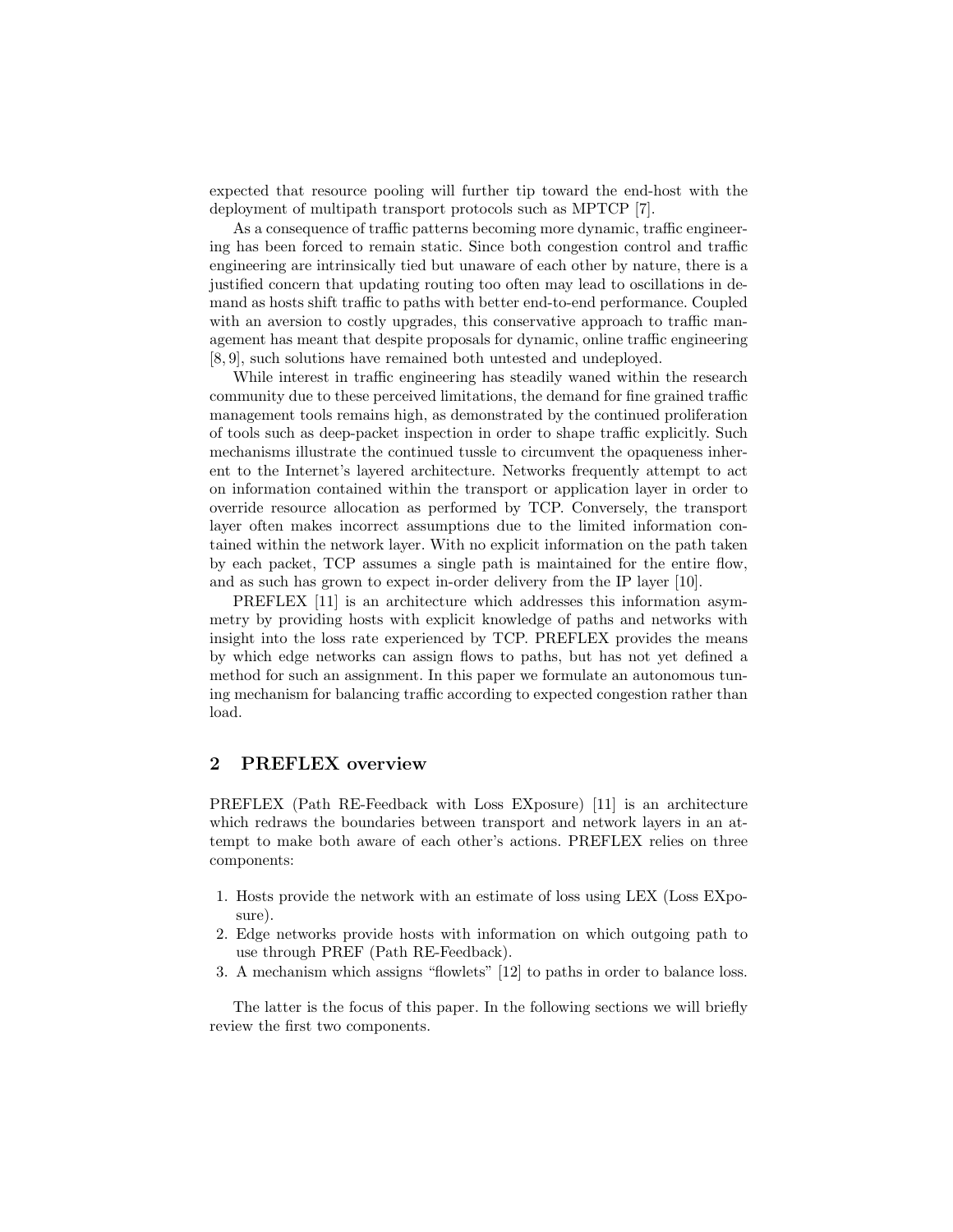#### 2.1 Loss Exposure

Loss exposure is a mechanism by which hosts signal transport semantics at the network layer by marking the IP header, in a similar fashion to re-ECN [13]. If a host does not support LEX, all traffic is unmarked and will appear to the network as legacy traffic. For LEX-capable traffic, there are three possible codepoints:

| $ $ Codepoint $ $ Meaning |                                              |
|---------------------------|----------------------------------------------|
|                           | Not-LECT Not Loss Exposure Capable Transport |
| LECT                      | Loss Exposure Capable Transport              |
| LEx                       | Loss Experienced                             |
| FNE.                      | Feedback Not Established                     |
| Table 1. LEX markings.    |                                              |

The FNE codepoint is set by the host when feedback on the path has not yet been established, and therefore there is no congestion control loop. This applies to the first packet of a flow, such as TCP SYN packets, or the first packet after a long idle time, such as keep-alives. An important distinction is that FNE marks the beginning of a "flowlet" [12], rather than a flow. We define flowlets as a burst of packets which the sender does not wish to be reordered. As such, it is the end-hosts decision on how and when to divide traffic into flowlets. While a flow is a transport association between two endpoints, a flowlet is a sequence of packets which is expected to follow the same path. As an example, an IMAP connection may remain open several hours, but is composed of several distinct flowlets each time a client requests data from the server. Operating on flowlets rather than flows allows networks to balance traffic at a finer granularity and in a transport agnostic manner.

The remaining two codepoints, LECT and LEx in table 1, are used to signal path loss. By default, traffic is marked as being Loss Exposure capable, and for every loss experienced by a host, the ensuing packet is marked with the Loss Experienced codepoint. In reliable transport protocols such as TCP this corresponds to marking every retransmitted packet accordingly, but can also be applied to non-reliable transport protocols with some form of feedback on loss, such as DCCP [14].

#### 2.2 Path Re-Feedback

With LEX, hosts provide information on both path loss and flowlet start at the network layer. We now focus on how edge networks specifically, which are naturally multi-homed, can reflect path diversity back to hosts.

In PREF (Path RE-Feedback) the network selects a preferred outgoing path for each incoming FNE packet (fig.  $1(a)$ ). Upon receiving the first packet of a flowlet, the host performs a reverse lookup on the source address (step 1) and selects a path according to the perceived performance (2). The router then associates the chosen path identifier to the packet and forwards the packet toward the host (3).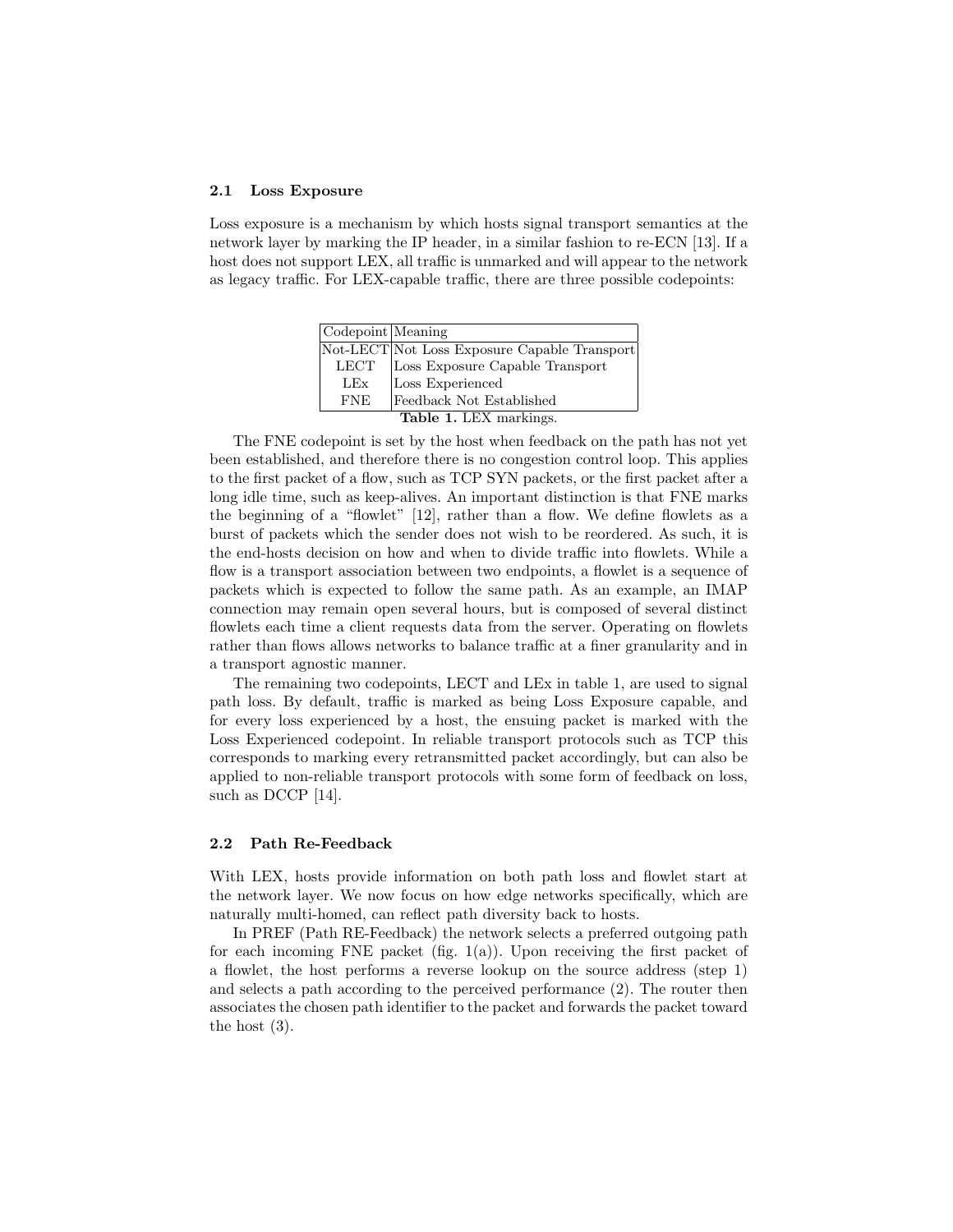The treatment of outbound traffic by PREFLEX is illustrated in figure 1(b). The host, having received indication of the preferred path, tags all traffic deemed sensitive to reordering with the given path identifier. As the PREFLEX aware router receives this marked traffic it updates statistics associated to path, aggregating loss for each destination prefix (4). It then discards the path identifier (5) and forwards traffic along the appropriate path (6).



The resulting architecture provides many benefits. The balancing is both transport agnostic and allows flow state to be kept to a minimum, requiring policing at the edges only if congestion accountability is required. Additionally, path selection is receiver driven, aligning the stakeholder who can decide when to issue FNE packets with the stakeholder who benefits the most. The key to path selection is the information provided by the sender (point 7), which allows the network to calculate the percentage of path loss. We assume for the entirety of this paper that each flow follows a single path and that a host does not override the path selected by its network, although neither is strictly necessary. The implications of both assumptions being broken and the incentives involved are briefly reviewed in [11].

### 3 Balancing congestion

While PREFLEX provides an architecture within which transport and network layers exchange relevant information, it does not yet define how networks select outgoing paths. In this section we present a solution for balancing traffic according to expected congestion which works in a wide variety of network conditions.

#### 3.1 Model

Consider LEX-capable traffic, that is explicitly marked as either being retransmitted or non-retransmitted, from a single origin prefix to a single destination prefix, with a number of possible paths and within a single time period. Let N be the number of paths (numbered  $1, \ldots, N$ ). Let  $T_i$  be the number of bytes sent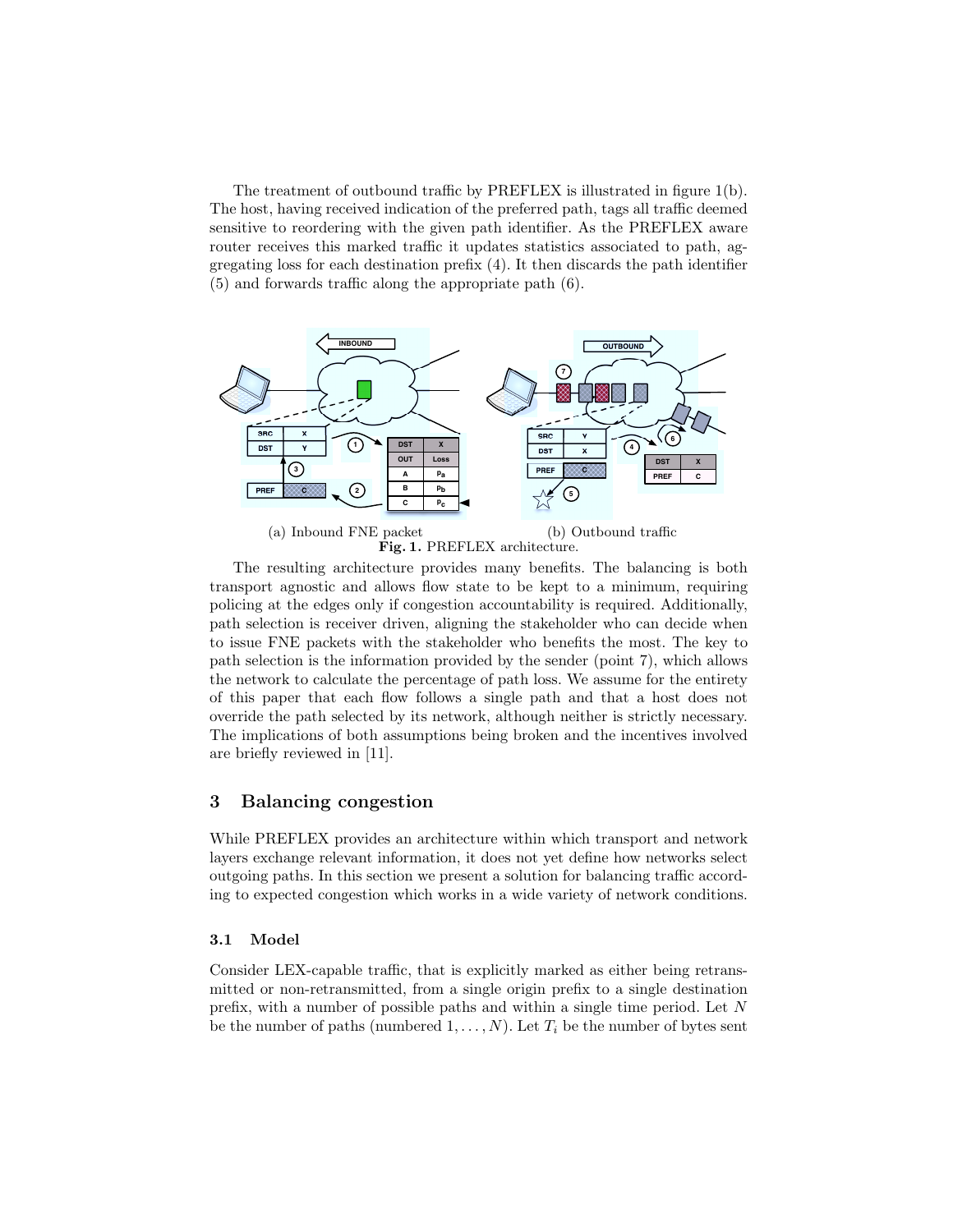down path i for the previous time period. Let  $R_i$  be the number of bytes marked as retransmissions down path *i* for the previous time period. Let  $R = \sum_i R_i$  and  $T = \sum_i T_i$ . While  $R_i$  does not strictly represent the number of lost bytes, the ratio of  $R_i/T_i$  should be a good approximation of the loss rate within period i. A starting assumption is that it is desirable to equalise the proportion of lost bytes on all interfaces – that is make  $R_i/T_i$  equal for all  $i$  – and by doing so loss is balanced.

The loss rate  $\rho_i = R_i/T_i$  is an unknown function of  $T_i$  and  $B_i$  the bandwidth of the link. It is, however, likely that the loss rate is increasing (or at least non-decreasing) with  $T_i$ . Similarly, the loss rate is decreasing (or at least nonincreasing) with the unknown  $B_i$ . Assume then that whatever the true function, for a small region around the current values of  $T_i$  and  $B_i$  then it is locally linear  $\rho_i = k_i T_i / B_i$  where  $k_i$  is an unknown constant. Substituting gives

$$
B_i/k_i = T_i^2/R_i.
$$
\n<sup>(1)</sup>

Now consider the next time period. Use the dash notation for the same quantities in the next time period. In typical time periods  $E[T'] = E[T]$  (since, for example, if the next time period on average had more traffic, the overall amount of traffic would be growing – while this is true in the year-on-year setting, this effect is negligible in the time scale discussed here). Now  $\rho_i' = R_i'/T_i' =$  $kT_i'/B_i'$ . Choose the  $T_i'$  to make all  $R_i'/T_i' = C$  (hence all equal) where C is some unknown constant. Therefore  $T_i' = CB_i'/k_i'$  but if this is still near our locally linear region then  $B_i'/k_i' \simeq B_i/k_i$  and  $B_i/k_i$  is determined by (1) hence the predicted distribution is  $T_i' = CT_i^2/R_i$ . Now it is necessary to calculate C by summing over *i*.  $T = C \sum_i T_i^2 / R_i$  and hence  $C = T / \sum_i T_i^2 / R_i$ . This gives the final answer:

$$
T_i' = \frac{TT_i^2}{R_i \sum_j (T_j^2/R_j)}.\tag{2}
$$

There is, of course, a problem when  $R_i = 0$ . Because of the assumption that the traffic is assigned in inverse proportion to loss rate then a branch with no loss would naturally have all the traffic assigned to it. To correct this, we increment  $R_i$  for each path by one maximum segment size (MSS). This problem will be further discussed in subsequent sections.

#### 3.2 Understanding the design space

Because only local linearity is assumed then large adjustments of the traffic split are likely to cause problems. It is also useful to send a small amount of probe traffic down each route even if the loss rate is high [15]. In the absence of other information (for example when there is no loss) it is useful to assign traffic according to the current traffic throughput split. Therefore there are three tendencies to be accounted for, the loss-equalisation tendency from (2), the conservative tendency to keep the traffic split the same as the throughput split in the previous period and the equalisation tendency to keep the traffic equally split on all interfaces. Call the traffic split assigned to path  $i$  by each of these schemes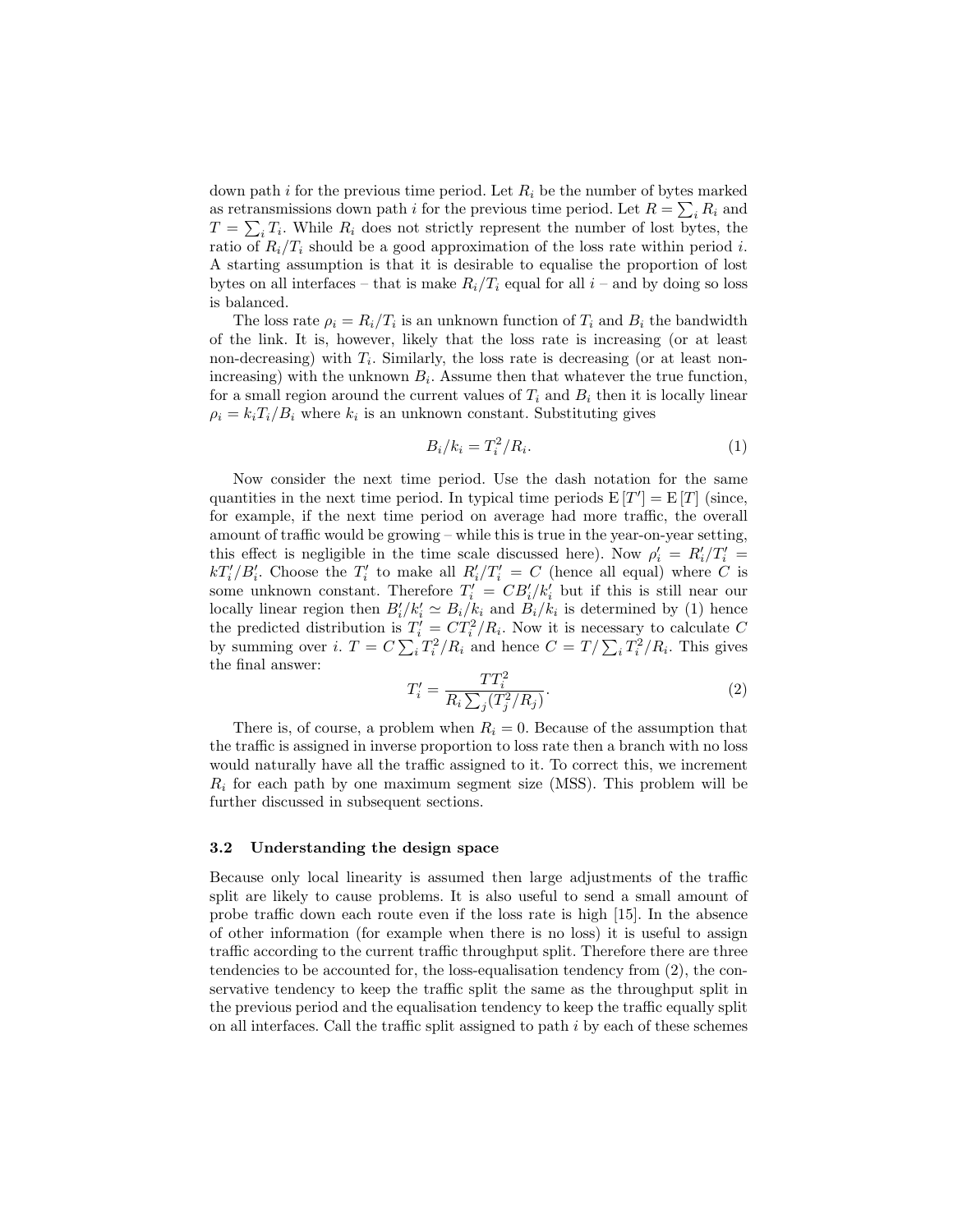

Fig. 2. Simulation using PREFLEX to balance traffic over two paths. Each simulation demonstrates the dynamics of a single mode, except for (d) which balances between conservative and loss-driven components.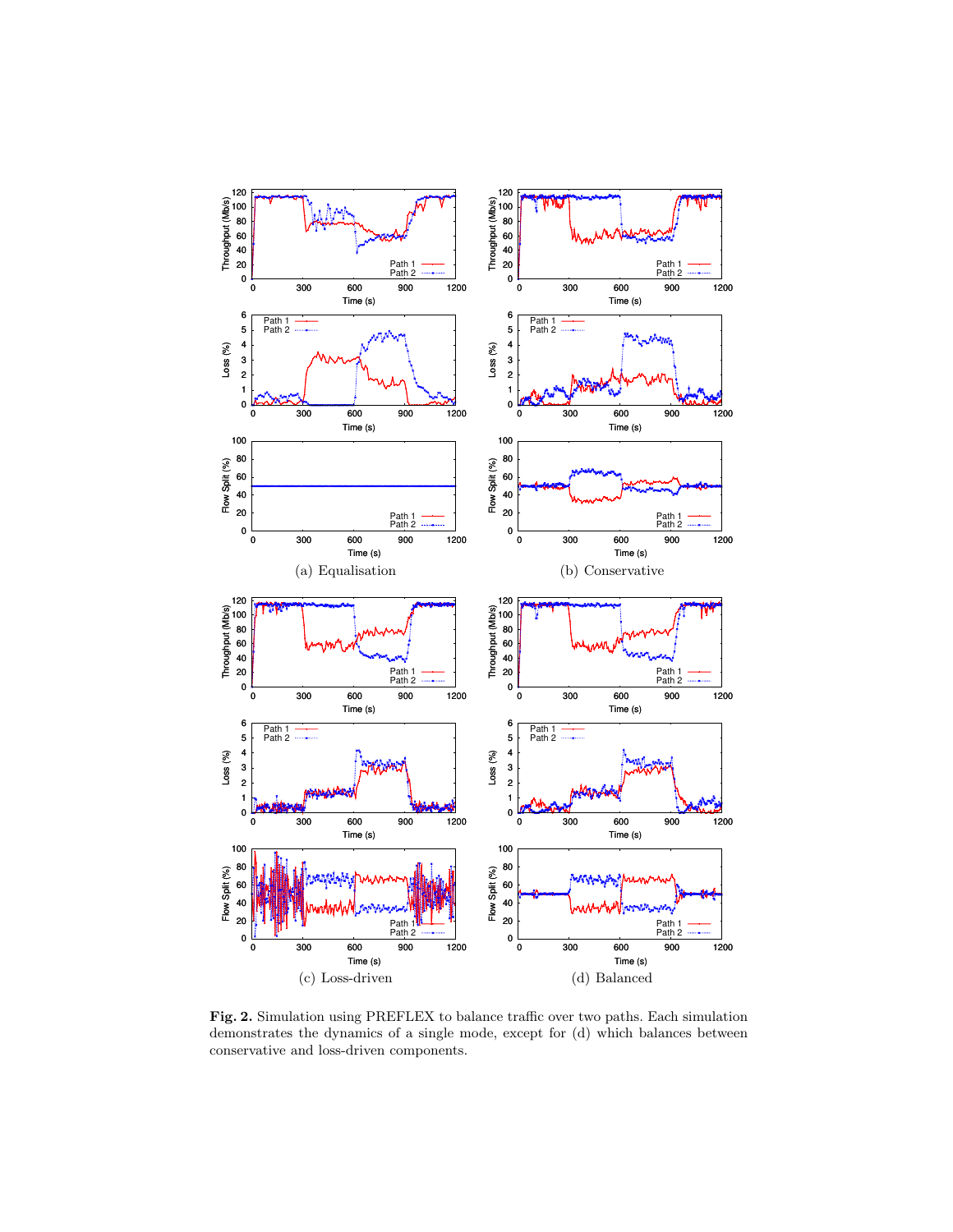$T(E)_i$ ,  $T(C)_i$  and  $T(L)_i$  where E, C and L stand for "equal", "conservative" and "loss-driven".

Then our final distribution of traffic across all links is:

$$
T_i' = \beta_E T'(E)_i + \beta_C T'(C)_i + \beta_L T'(L)_i,
$$

where the  $\beta_{\bullet}$  are user set parameters in  $(0, 1)$  such that  $\beta_E + \beta_C + \beta_L = 1$ . Now  $T'(C)_i = T_i$  and  $T'(E)_i = T/N$  where N is the number of interfaces. This gives a first equation for the desired flow split  $f_i'$ , which represents the probability with which path  $i$  will be assigned to a new flow:

$$
f_i' = \frac{T_i'}{T} = \beta_E \frac{1}{N} + \beta_C \frac{T_i}{T} + \beta_L \frac{T_i^2}{R_i \sum_j (T_j^2 / R_j)}.
$$
 (3)

While (3) describes a very broad design space, we provide some intuition on how each component acts through a simple example, which is described in full in section 4.1. Consider a network balancing traffic to a given prefix between two paths with equal bottleneck capacity  $L_1 = L_2 = 120 \text{Mbps}$ . For the duration of the experiment, a source sends traffic according to the same distribution. At  $t = 300$ s, cross-traffic is generated towards client C through  $L_1$ . At  $t = 600$ s, a greater quantity cross-traffic is generated towards client  $C$  through  $L_2$ . The results for this example are shown in figure 2 in four different guises, and in each case we show the throughput, loss rate and the proportion of flows assigned to each path as computed by the PREFLEX balancer.

We first investigate the effect of equalisation, which is necessary to ensure all paths are continually probed. Equalisation alone however leads to an inefficient use of the network if there is a mismatch in path capacity, as is clearly visible in figure 2(a) as congestion arises on either link. Such behaviour arises in traditional traffic engineering, which resorts to equalising traffic weighted by a local link's capacity. Where a bottleneck is remote and distinct however, such behaviour will lead traffic across all links to be roughly bound by the capacity of the slowest path, as can be seen between  $t = 300$ s and  $t = 600$ s where throughput over the first path is dragged down by congestion on a second path.

Figure 2(b) and 2(c) on the other hand show distinctive behaviour when using a solely conservative or solely loss-driven approach. Predictably for small values of loss the loss-driven approach overreacts and flaps between either path. While the net effect of these oscillations does not result in significant losses, a conservative approach lends itself more naturally to situations where loss is too small to provide a reliable indicator on path quality. Once loss becomes significant however a conservative approach is unable to drive traffic in order to balance loss across both paths. More worryingly, a pure conservative approach demonstrates the wrong dynamics, as highlighted between  $t = 250$ s and  $t = 300$ s. Despite being saturated, the balancer continues to push more traffic towards path 1 while the second path remains under-utilized, dropping its throughput further.

Note that in figure 2 the conservative approach obtains higher throughput than its loss-driven counterpart once loss settles in. While this may seem advantageous, in reality we shall show that this behaviour is detrimental to the system as a whole and only by balancing loss can social welfare be optimized [15].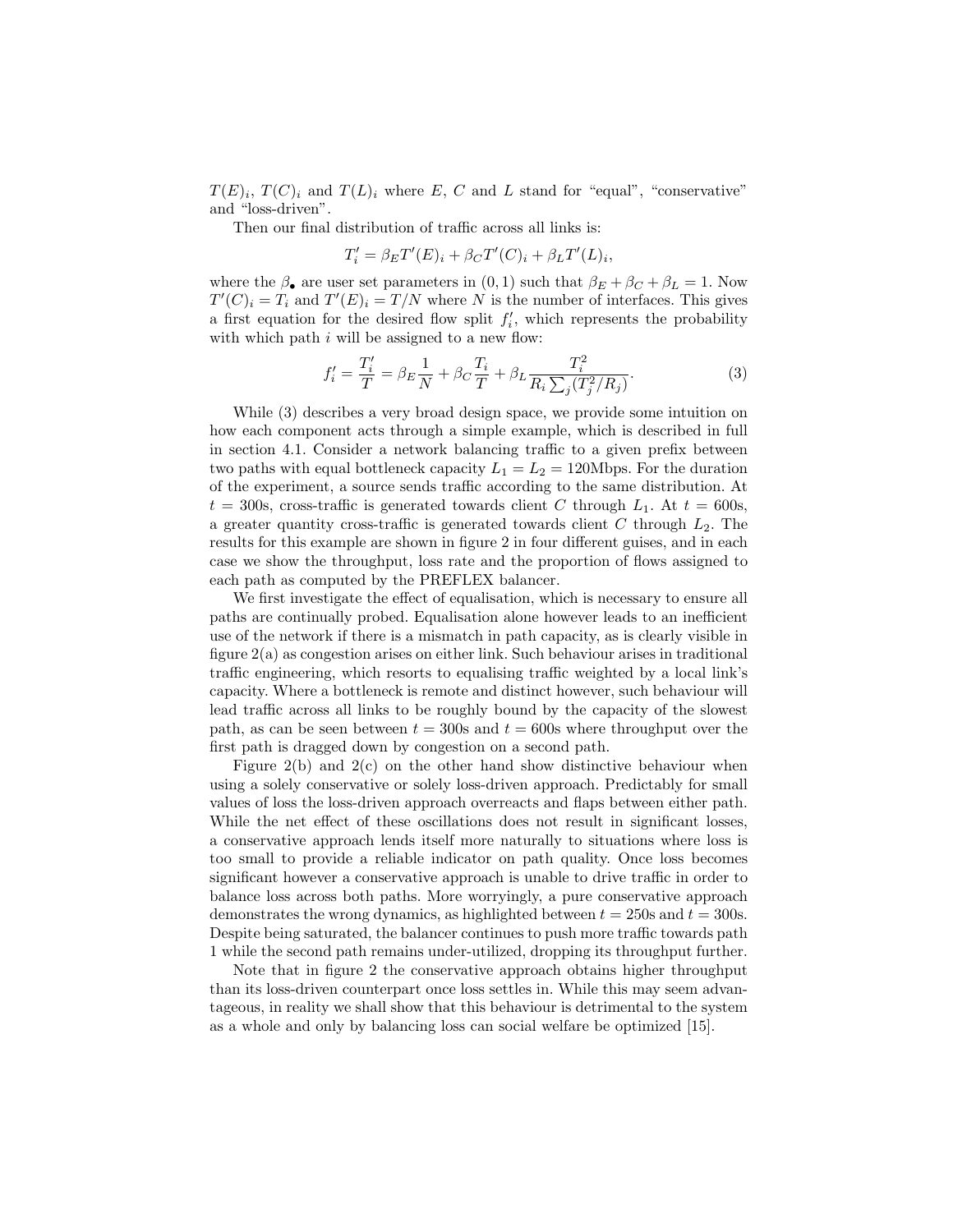#### 3.3 Balancing between conservative and loss-driven

We wish to tune PREFLEX to balance between conservative and loss-driven modes for differing regimes of loss. Equalisation is required in some measure as every path must attract some traffic if it is not to fall out of use ([15], remark 2). If this is not the case, a path with relatively high loss will never be probed to determine whether it has improved. The remaining two components must be adjusted to be able to respond adequately to loss while not being overly sensitive to statistically insignificant fluctuations in loss. We define  $\gamma$  to replace both  $\beta_C$ and  $\beta_L$  in (3) and adjust between conservative and loss-driven modes:

$$
f_i' = \beta_E \frac{1}{N} + (1 - \beta_E) \left( \gamma \frac{T_i}{T} + (1 - \gamma) \frac{T_i^2}{R_i \sum_j (T_j^2 / R_j)} \right)
$$
(4)

As a result,  $\beta_E$  may now vary between [0, 1]. A simple but effective value for  $\gamma$  is to define a minimum average loss  $\mu_{min}$  below which we do not react to loss, and react increasingly as the average loss  $\mu$  becomes more significant:

$$
\gamma = \begin{cases} \frac{\mu_{min}}{\mu}, & \text{if } \mu > \mu_{min} \\ 1, & \text{if } \mu \le \mu_{min} \end{cases}
$$
 (5)

This completes the PREFLEX balancer, as shown in figure  $2(d)$ . The evolution of  $\gamma$  for the example shown in figure 2(d) is shown in figure 3(left). The value of  $\mu_{min}$  was set to 0.005.



Fig. 3. Parameters  $\gamma$  (left) and  $\tau'$  (right) as seen in in example in figure 2(d).

#### 3.4 Tuning update interval

Another issue is how often to update the flow split considering the sparseness of loss. Assume that for a given prefix packet loss is measured over a given time period  $\tau$ . It would be useful to tune this  $\tau$  per prefix in order that the loss estimate was "accurate". If  $\tau$  is short then only a very small number of packets will be lost. On the other hand, if  $\tau$  is long then the control system will be unable to react quickly to changes. The idea is to set  $\tau$  sufficiently small that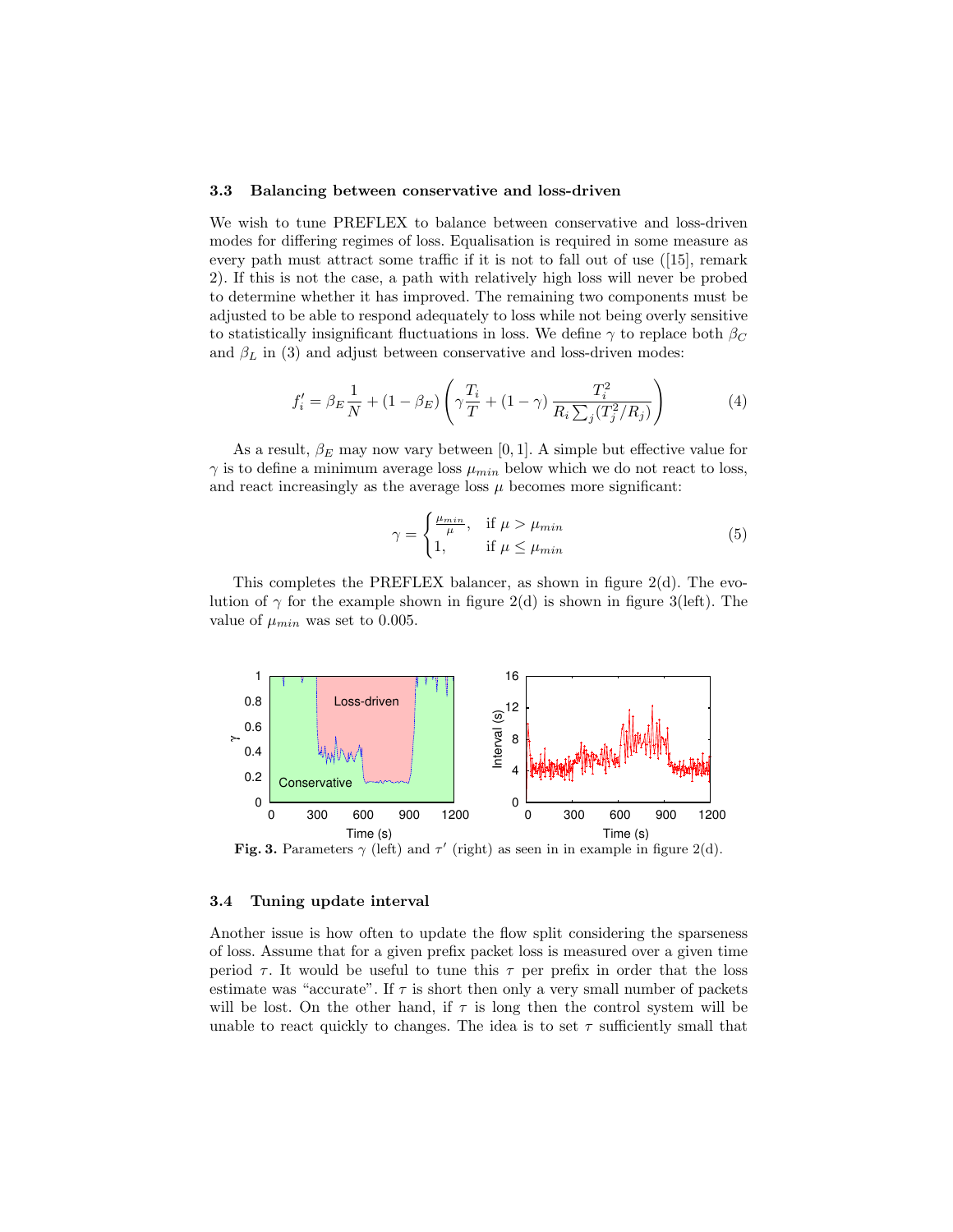an accurate measure of loss can be obtained. It is useful therefore, to have a rough estimate of a time period over which it is necessary to measure in order that estimates of loss are accurate to a given degree. Because this time period of measurement is per prefix, this must to some extent take account of how important a given measurement is to the system as a whole (for example, not slowing down measurements because one route with a tiny amount of traffic has an inaccurate measurement). This will be achieved with the concept of a weighted coefficient of variation.

Let  $t_i$  be the number of packets transmitted down path i in the time period  $\tau$  and let  $l_i$  be the number of packets which were lost in this time period. (To prevent divide by zero issue set  $l_i = 1$  if no packets are lost).

Let  $p_i$  be the probability that a given packet is lost on path i and assume that packet loss is a Bernoulli process. An unbiased estimate of  $p_i$  is  $\hat{p}_i = l_i/t_i$ (it is important to what follows that  $\hat{p}_i$  is only an estimate of  $p_i$  by "chance" more or fewer packets may have been lost). If packet loss is Bernoulli then  $l_i$  has a binomial distribution and its variance  $\sigma^2$  is given by  $t_i p(1-p)$ . The coefficient of variation (CV), is a dimensionless measure given by the standard deviation over the mean  $c_v = \sigma/\mu$ . Keeping the coefficient of variation within some bound  $\delta$  is a measure of the amount by which an estimate is likely to vary from the true mean. (Note, however, that this is not technically a confidence interval.)

For the number of lost packets on a given prefix i the estimated CV is  $c_v(i)$  =  $\sqrt{t_i \hat{p}_i(1-\hat{p}_i)}/t_i \hat{p}_i$ . Let  $r_i$  be the rate of packet arrival per unit time on i giving  $t_i = r_i \tau$ . Define W the CV weighted by transmitted packets over the prefix as  $W = \sum_i t_i/tc_v(t)$  where  $t = \sum_i t_i$  and this expands as

$$
W = \sum_{i} \frac{t_i}{t} \sqrt{\frac{(1 - \hat{p_i})}{r_i \tau}}.
$$

The "accuracy" of the measurement of  $p_i$  is determined by the accuracy of  $l_i$  and hence, for the prefix as a whole by the CV W. The aim now is to pick the time period for the next measurement  $\tau'$  such that  $W \leq \delta$  for some  $\delta$ . Assuming that the loss rates and traffic rates will be the same in the next time period will give a good indication of how to set  $\tau'$ . Therefore for the next time period

$$
\delta \ge W = \frac{1}{\sqrt{\tau'}} \sum_{i} \frac{t_i}{t} \sqrt{\frac{(1-\hat{p}_i)}{r_i}}.
$$

This gives an estimated minimum time period to set for the next time period. In order to get weighted CV of packet loss (and hence loss rate) equal to or below δ the time period  $τ'$  is bounded by

$$
\tau' \geq \tau \left( \frac{1}{\delta t} \sum_{i} \sqrt{t_i - l_i} \right)^2.
$$

This equation gives the smallest value to set the time period of measurement to in order that the weighted coefficient of variation of the loss measurement is a given  $\delta$ .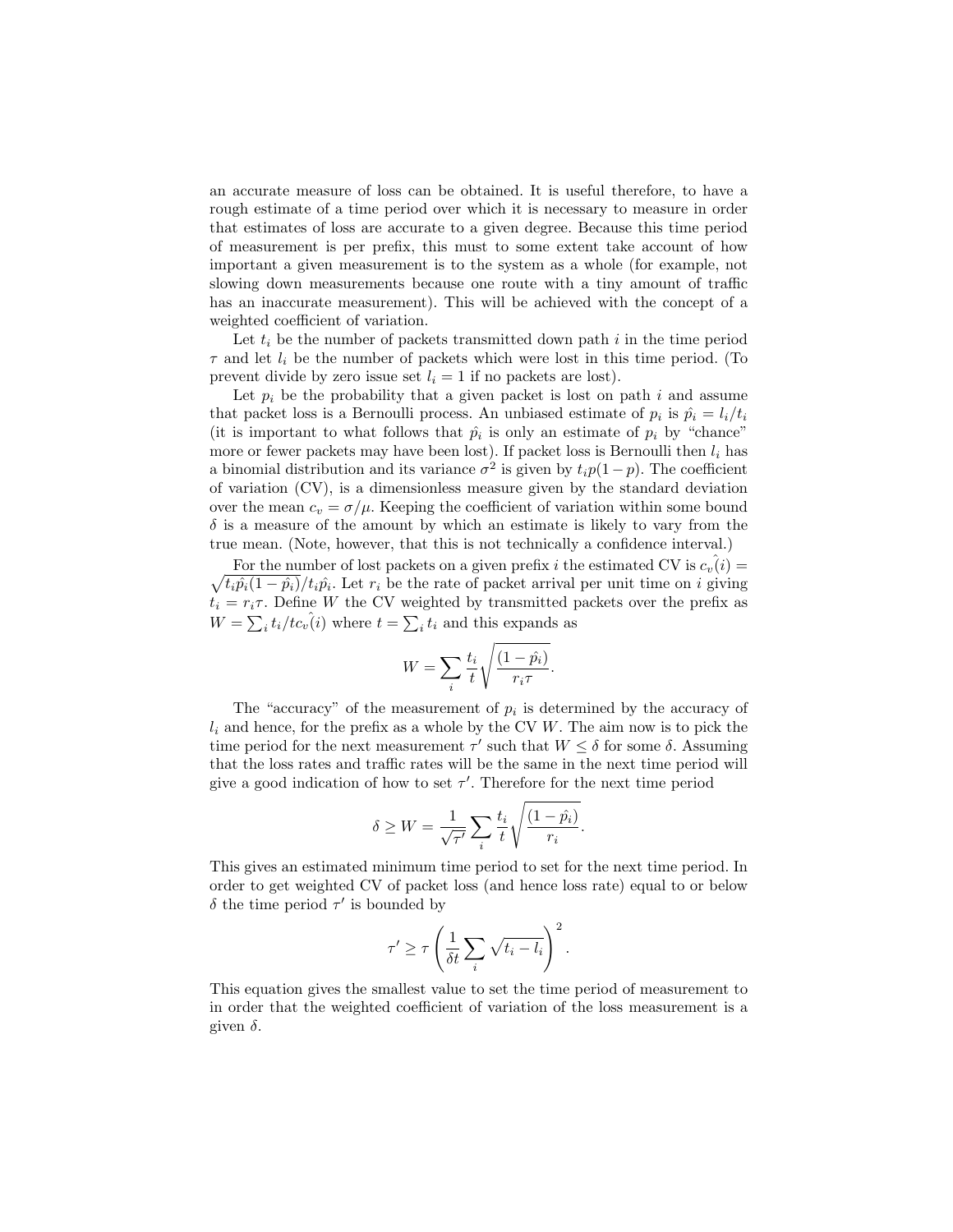While a number of simplifying assumptions have been made, such as modelling loss as Bernoulli, the time scale choice is not a critical system parameter so long as it provides "good enough" estimates of loss. The evolution of  $\tau'$  for the example in figure  $2(d)$  is plotted in figure 3. As throughput decreases, the time inbetween updates is inflated to adjust to the lower occurrence of loss events.

### 4 Performance Analysis

We evaluate PREFLEX through simulation in ns-3 [16]. Since PREFLEX balances traffic using loss rather than load, there is a need to emulate the end-to-end behaviour of traffic. This proves more challenging than analysis of existing traffic engineering proposals which typically only focus on adjusting load, since we wish to verify the impact of PREFLEX on end-user metrics.

#### 4.1 Methodology

For all simulations we will use the topology displayed in figure 4. The topology links a client domain  $C$  to a server domain  $S$  through  $N$  paths with equal bottlenecks  $L_i$ , and total bandwidth  $B = \sum L_i$ . While a domain is represented as a single entity in figure 4, each domain is composed by a traffic generator connected to a router. Client  $C$  generates  $G$  simultaneous HTTP-like requests (or "gets") from S according to a specified distribution, described at the end of this section. As traffic flows from  $S$  to  $C$ , the router within  $S$  is responsible for balancing traffic over all available paths.



Across simulations, as the number of paths increases, total bandwidth B and the number of simultaneous requests  $G$  is fixed. In this manner we wish to analyze how PREFLEX balances traffic as the granularity with which it can split traffic becomes coarser.

Since we are interested in evaluating how PREFLEX shifts traffic in response to loss, we introduce additional "dummy" servers  $D_i$  which are connected to  $C$ through a single path. We partition the total simulation time T into  $N+2$ intervals starting on  $s_i$ , in which  $s_0$  and  $s_{N+1}$  have no traffic to  $D_i$ . Starting at time  $s_i$ , client C generates  $g_i$  requests to  $D_i$  according to the same distribution as used to server S. All requests to  $D_i$  end at time  $s_{N+1}$ . Equation (6) sets the start time  $s_i$  for requests to  $D_i$  as a function of total simulation time T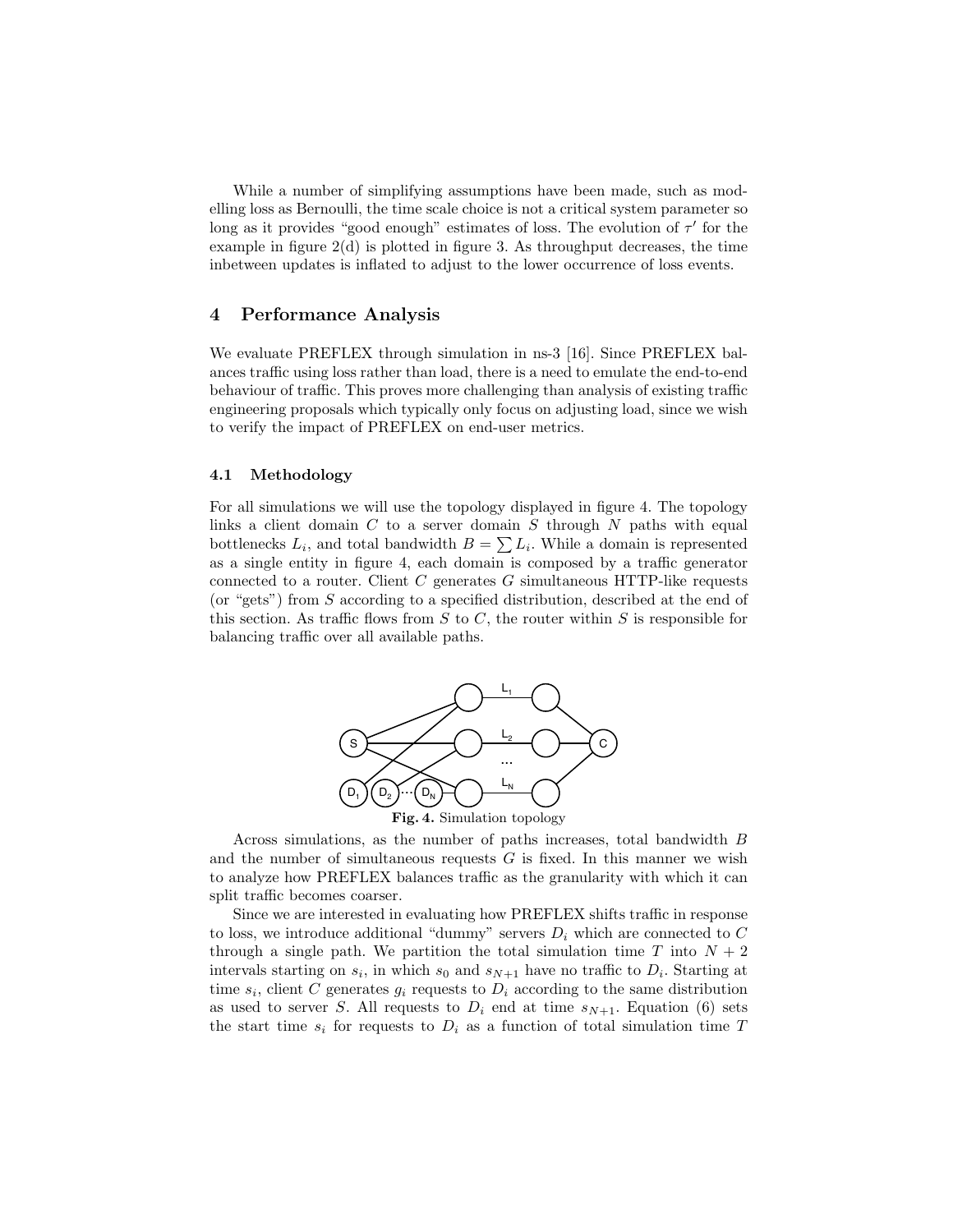and number of paths  $N$ . Likewise, equation (7) sets the number of simultaneous requests  $g_i$  to  $D_i$  as a function of G, the total number of requests to S, and N.

$$
s_i = T \frac{i}{N+2} \tag{6}
$$

$$
\theta_i = \frac{\frac{1}{N+1-i}}{\sum_{i} \frac{1}{N+1-i}}, g_i = G\theta_i.
$$
\n<sup>(7)</sup>

Figure 5 illustrates the number of simultaneous gets from C to  $D_i$  for  $N = 2$ (used in the example shown in figure 2) and  $N = 4$ . Generating cross-traffic in this manner serves two purposes. Firstly,  $\sum g_i = G$ , so independently of the number of concurrent paths, the maximum load in the system is  $2G$ . However, as the number of paths increases, the fluctuation in load for each path becomes smaller, and so we will stress the sensitivity with which PREFLEX balances traffic. Secondly, the number of requests for each  $D_i$  over time is the same. Over timescale T, equalisation appears to be an acceptable strategy, however within each interval we will show it performs poorly achieve consistent behaviour. This is a fundamental limitation of offline traffic engineering, which is calculated over very long timescales and is unable to adapt as traffic routinely shifts.



Fig. 5. Number of requests from C to cross traffic servers  $D_i$  for  $N = 2$  (left) and  $N = 4$  (right)

We now specify the settings common to all simulations, including those previously shown in figure 2. Total simulation time  $T$  is set to 1200 seconds, while total bandwidth B is fixed at 240Mbps. The number of requests  $G$  sent from  $C$ to S is set to 240. Upon completing, a request is respawned after an idle period following an exponential distribution with a 15s mean. Transfer size follows a Weibull distribution with an average value of 2MB. These values attempt to reflect traffic to a single prefix with a file size that mimics the small but bursty nature of web traffic, which does not lend itself to being balanced by the endhost. PREFLEX is configured with  $\beta_E = 0.05$ ,  $\mu_{min} = 0.01/N$  and  $\delta = 0.005$ .

#### 4.2 Varying bottleneck distribution

We start by examining the case where all bottlenecks share the same bandwidth,  $L_i = B/N$ , and compare PREFLEX to equalisation, which mimics traffic engineering techniques based on hashing flow tuples and assigning them to a path. The goodput, calculated as the total data transfered to client C by flows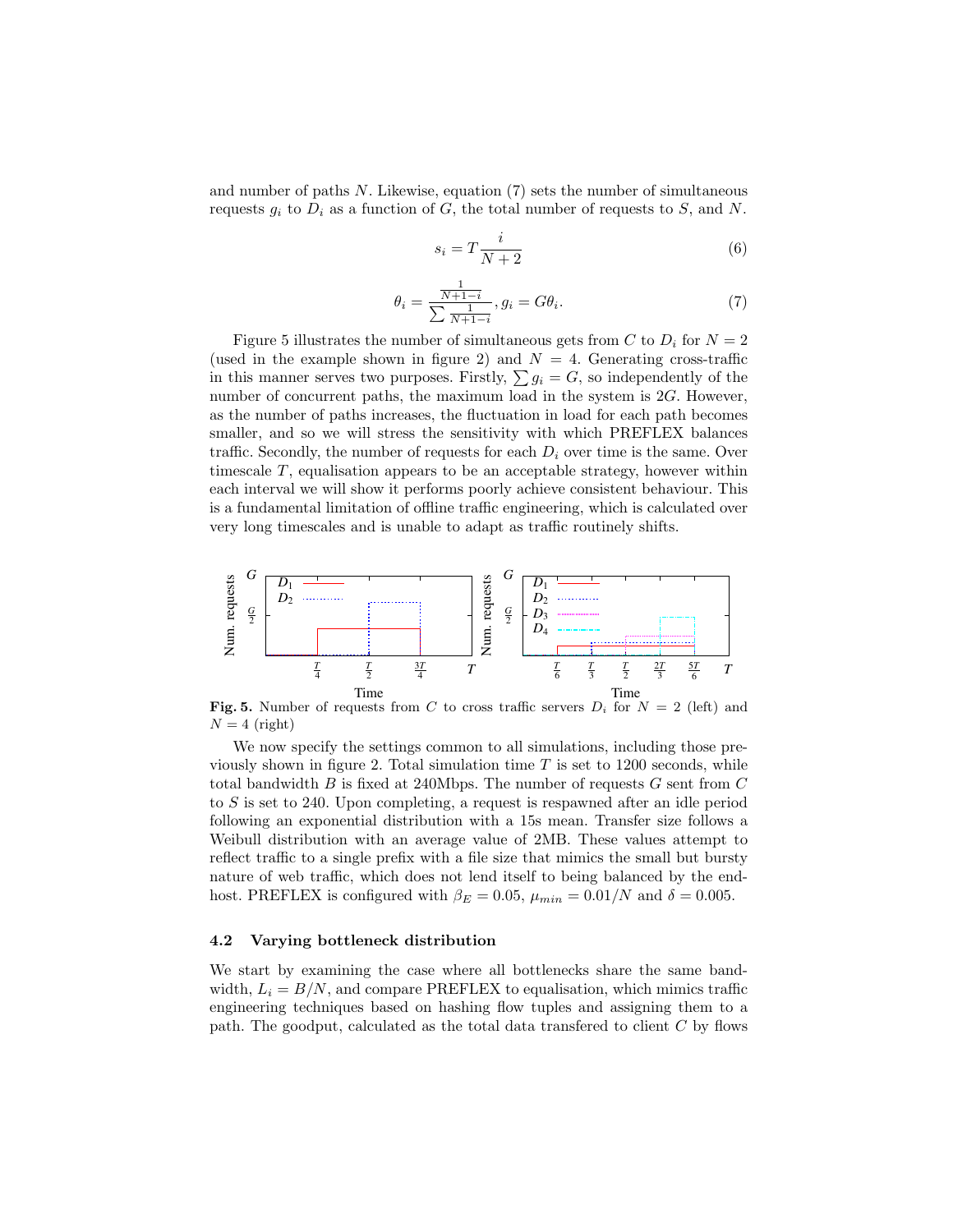completed within  $T$ , is shown for both equalisation and PREFLEX methods in figure 6. While both saturate most available bandwidth, equalisation leads to disproportionate distribution of goodput amongst competing traffic. As loss is not equalised over all paths, the amount of goodput achieved by servers  $D_i$ differs despite demand being similar.

Equalisation, even when weighted according to local link capacity, is often prone to remote bottlenecks. We investigate the effect of differing bottlenecks by repeating previous simulations with the same total bandwidth  $B$ , but with  $L_i$  set proportionally to B in a similar manner to (7), that is  $L_i = \theta_i B$ .



Fig. 6. Goodput relative to B achieved by each server for equal capacity links.

Figure 6 shows the goodput as a proportion of total link bandwidth for the case where all links have equal bandwidth. We vary the number of links N, and for each case compare equalisation (as illustrated in  $2(a)$ ) and PREFLEX as the balancing methods used. The bulk of goodput originates from server  $S$ , which is the only domain to be connected to all links. If traffic is correctly balanced, we expect to see servers  $D_{1-N}$  generate the same amount of goodput.

In this scenario, equalisation can be seen as the optimal static TE solution, yet both approaches bear similar performance. With no knowledge of topology, link bandwidth or expected traffic matrices, PREFLEX is able to adequately mimic the performance of the static TE solution for the case where such an approach is best suited.

Where bottleneck bandwidth is unequal however equalisation proves inadequate. Once again comparing goodput (figure 7) we highlight two significant shortcomings of equalisation which PREFLEX overcomes. Firstly, goodput for S drops as N increases. Unable to realize it is overloading a path, equalisation is reduced to sending traffic over each link at approximately the same rate as the most congested link. In contrast, PREFLEX detects congestion and adapts accordingly. Secondly, the incorrect distribution of traffic due to equalisation in S distorts the goodput of others servers. While in PREFLEX goodput from  $D_{1-N}$  is perfectly balanced, with equalisation traffic crossing the most congested links are directly affected by another domain's inability to distribute its traffic appropriately. It may seem unfair to judge equalisation for cases where there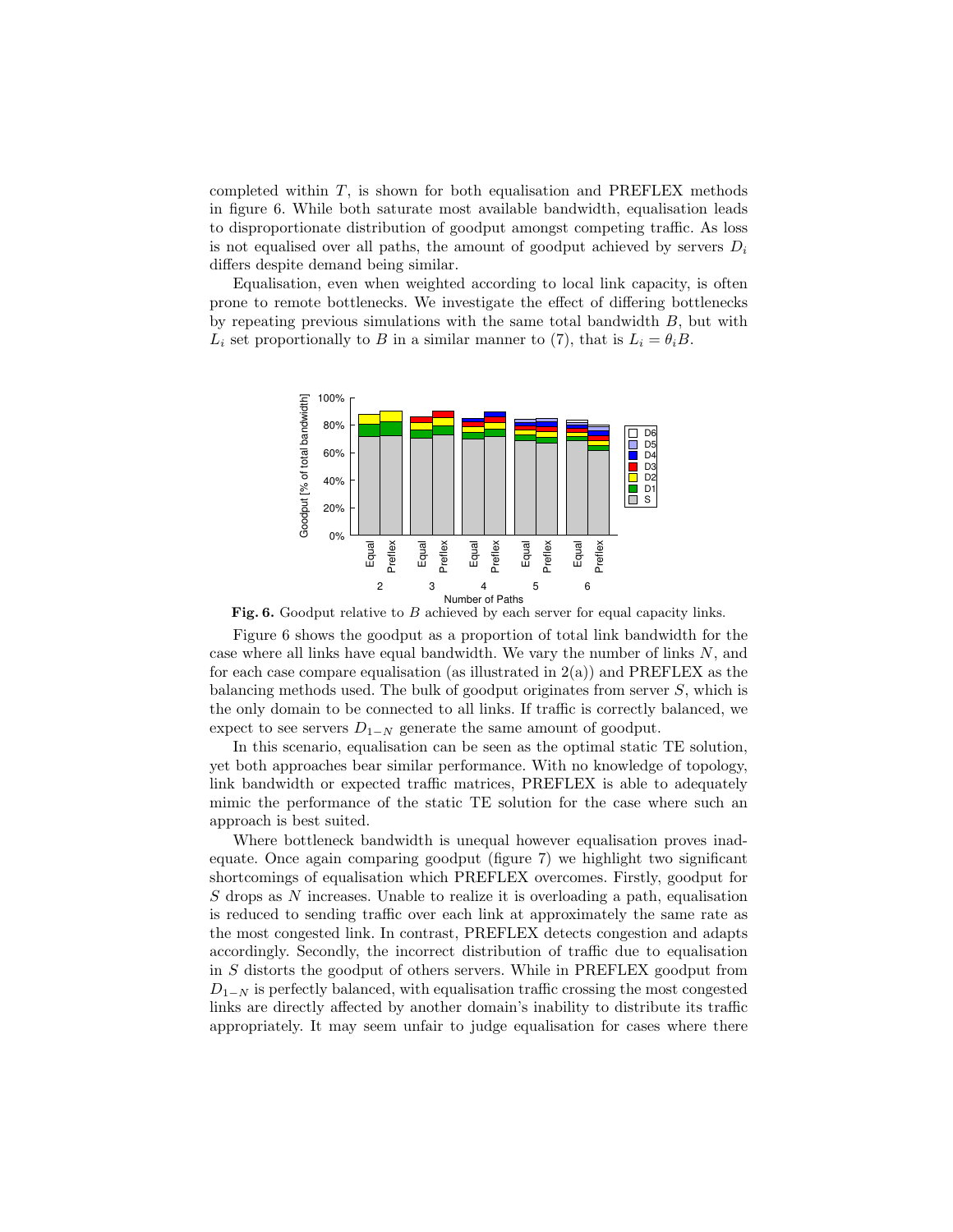

is a mismatch in link capacity, however this mismatch between link weight and path capacity arises regularly as operators continue to adjust traffic engineering according to local conditions, with little thought spared for the impact this may have further downstream.



Fig. 8. Mean average flow completion time for equal and differing bottleneck links.

This impact is in turn perceived by users, who experience longer flow completion times, as shown in figure 8. In the equal bandwidth case the flow completion time is similar for both balancers. Where bandwidth differs however, PREFLEX outperforms equalisation and maintains a stable performance when balancing over all six paths. This shows that the algorithm scales well as the number of available paths increases.

# 5 Conclusions and further work

In this paper we have introduced congestion balancing using PREFLEX. PRE-FLEX uses packet marking to estimate and balance loss across multiple paths. It requires no per-flow state or significant changes at routers, is computationally simple to implement, and does not cause packet reordering.

PREFLEX has been implemented and evaluated in ns-3 for dynamic traffic scenarios where it balances traffic using different strategies which are weighted according to the network conditions it detects. In conditions where loss is deemed significant, PREFLEX balances congestion between paths. In the absence of sustained loss PREFLEX assigns traffic based on current throughput. By balancing